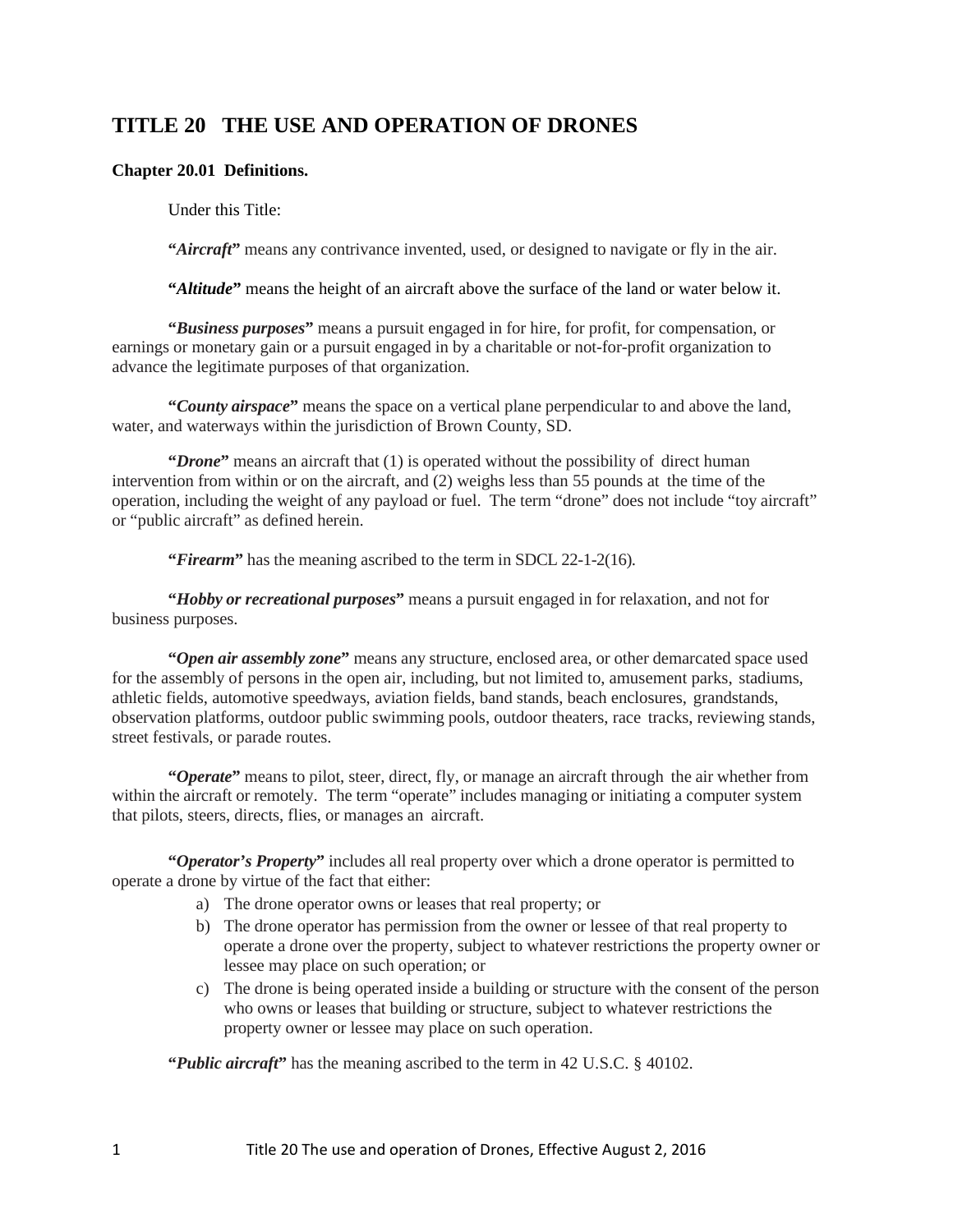**"***Surveillance***"** means the gathering, without permission and in a manner that is offensive to a reasonable person, of visual images, physical impressions, sound recordings, data, or other information involving (1) an active crime, accident, or fire scene or investigation; or (2) the private, personal, business, or familial activities of another person, business, or entity, or that otherwise intrudes upon the privacy, solitude, or seclusion of another person, business, or entity regardless of whether a physical trespass onto real property owned, leased, or otherwise lawfully occupied by such other person, business, or other entity, or into the airspace above real property owned, leased, or otherwise lawfully occupied by such other person, business, or other entity occurs in connection with such surveillance.

**"***Toy aircraft***"** means (1) a glider or hand-tossed aircraft that is not designed for and is incapable of sustained flight; or (2) an aircraft that is capable of sustained flight and is controlled by means of a physical attachment, such as a string or wire; or (3) model aircraft mentioned in SDCL 50-11-29.

**"***Weapon***"** means any instrument, article, or substance that, under the circumstances in which it is used, attempted to be used, or threatened to be used, is readily capable of causing harm or damage to any person or property, including, but not limited to, firing a bullet, projectile, or laser.

#### **Chapter 20.02 Operating regulations, restrictions and limitations.**

Any person may operate a drone in county airspace for business, hobby or recreational purposes with the following exceptions, restrictions and limitations:

- 1. Not within one (1) mile of the Aberdeen Regional Airport and within the 10,000 feet non-precision approach areas to its runways *including Runway 31 and Runway 35 Approach Surfaces as identified in the current Airport Layout Plan (ALP) for the Aberdeen Regional Airport; or*
- 2. Not over property owned, leased, or operated by Brown County, including but not limited to the Brown County Fair Grounds, the Granary Rural Cultural Center and the Richmond Lake Youth Camp, *except* drones may be operated over county property pursuant to a license issued for this purpose by either the Brown County Commission or by one or more county officials authorized by the Commission to issue such licenses. The Brown County Commission, by resolution, may establish the requirements that must be met and the procedure that must be followed for the issuance of such licenses; or
- 3. Not by any child under 14 years of age when not accompanied by the child's parent or guardian or an adult designated by the child's parent or guardian. The failure of a parent or designated adult to supervise an underage child's operation of a drone shall be a violation by the parent or designated adult; or
- 4. Not at an altitude higher than 400 feet above ground level; or
- 5. Not at such a low altitude as to interfere with the then existing use to which the land or water, or space over the land or water, is put by the owner of the property, or to operate in such a manner as to be imminently dangerous to persons or property lawfully on the land or water beneath, in violation of SDCL 50-13-4; or
- 6. Not in a manner that interferes with, or fails to give way to, any manned aircraft or moving vehicle or interferes with the movement or safety of vehicular traffic or creates a public nuisance; or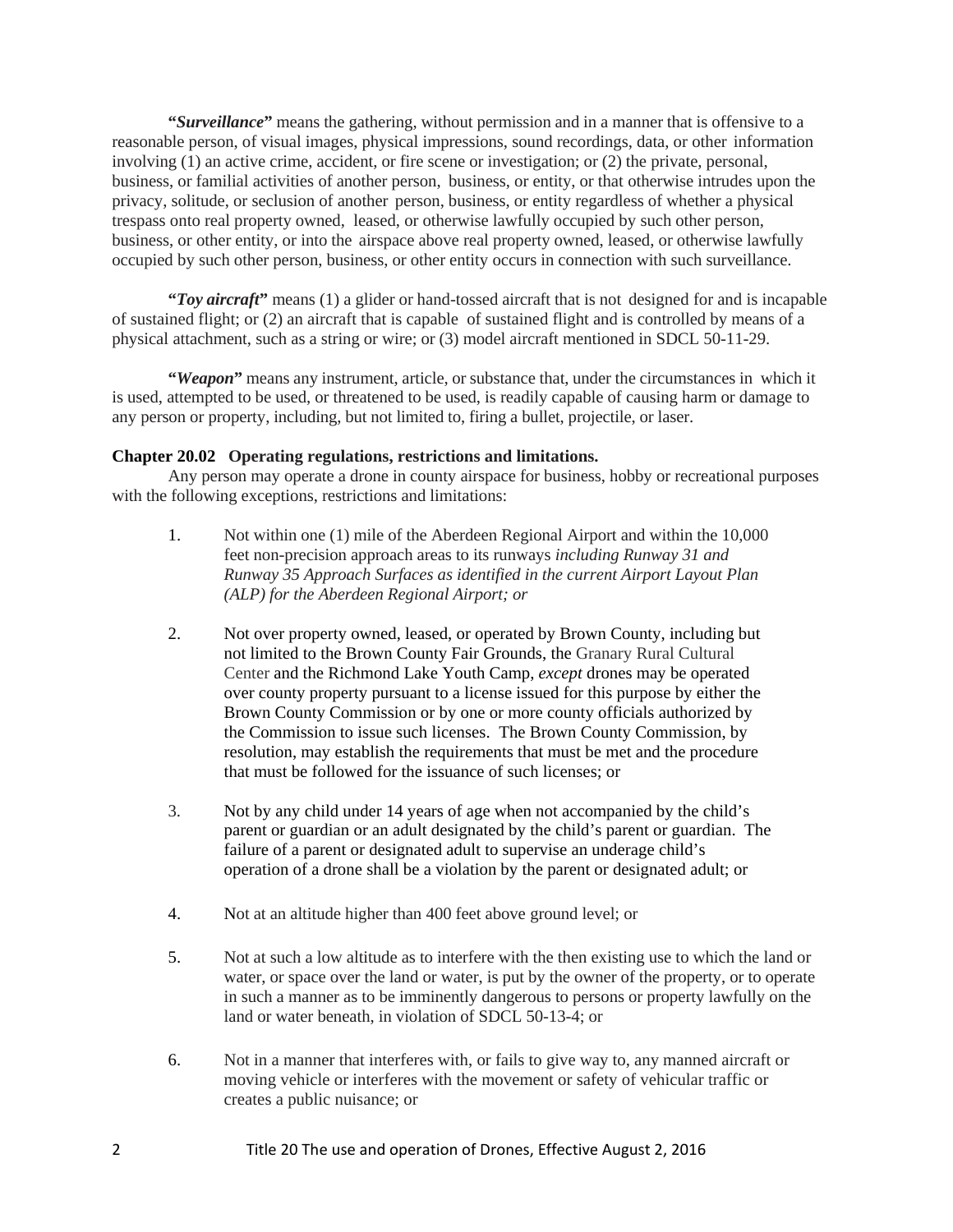- 7. Not during the period between sunset and sunrise, unless the drone is being operated within or above the Operator's Property; or
- 8. Not when weather conditions impair the operator's ability to operate the drone safely; or
- 9. Not over any open air assembly zone, school, school yard, hospital, swimming pool, place of worship, or law enforcement building, without the property owner's consent, and subject to any restrictions that the property owner may place on such operation; or
- 10. Not within 500 feet of any electric generating facility, substation, or control center, or within 500 feet of any electric transmission facility, or within 50 feet of any electric distribution facility or of any overhead wire, cable, conveyor, or similar equipment for the transmission of sounds or signal, or of heat, light or power, or data, upon or along any public way within the county, without the facility or equipment owner's consent, and subject to any restrictions that the facility or equipment owner may place on such operation; or
- 11. Not for the purpose of conducting surveillance, unless expressly permitted by law; or
- 12. Not when the operator of the drone is under the influence of alcohol, any drug, any intoxicant, or any combination thereof. Specifically:
	- a) An operator is considered to be under the influence of alcohol if that person has 0.08 percent or more by weight of alcohol in his or her blood; or
	- b) An operator's ingestion of alcohol, any drug, any intoxicant or any combination thereof renders that person incapable of safely operating such drone.
- 13. Not when the drone is equipped with a firearm or other weapon or explosives including any type of commercially purchased fireworks; or
- 14. Not with the intent to use such drone or anything attached to it to cause harm to persons or property; or
- 15. Not in a reckless or careless manner; or
- 16. Whenever a drone is being operated other than on or above the Operator's Property, the drone must be within the operator's visual line of sight. The operator shall use his or her own natural vision, which includes vision corrected by standard eyeglasses or contact lenses, to maintain at all times an unobstructed view of the drone, without the use of vision-enhancing devices, such as binoculars, night vision goggles, powered vision magnifying devices, and goggles designed to provide a "first person view" from the model or similar devices.

### **Chapter 20.03 Construction**

1. *Operations authorized by FAA and County.* Nothing in this Title shall be construed to prohibit any person who is permitted by the Federal Aviation Administration or the Brown County Commission or its designee from operating a drone in county airspace or to conduct such